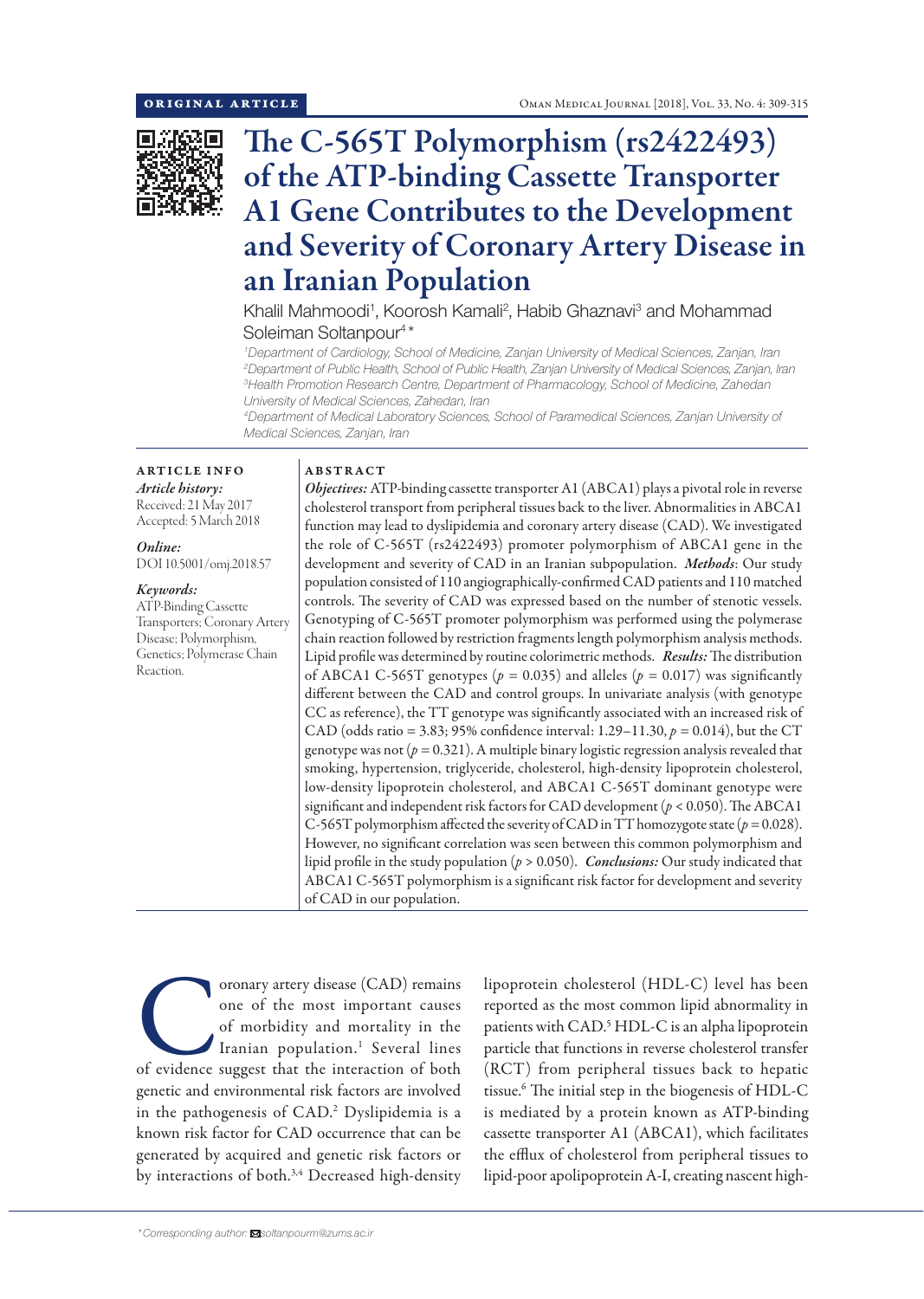density lipoprotein particles.<sup>6,7</sup> Reduced activity of ABCA1 may impair HDL-C formation and lead to decreased cholesterol efflux from peripheral tissues back to the liver.<sup>8</sup> Homozygous mutations of ABCA1 gene have been associated with Tangier disease, which is characterized by lack of HDL-C in plasma and an increased tendency to develop premature cardiovascular disease.9 Also, several common polymorphisms have been identified in ABCA1 gene that may affect lipid metabolism and predispose carriers to CAD development.<sup>10,11</sup> The C-565T (rs2422493) promoter polymorphism of ABCA1 gene has been shown to cause decreased gene expression in some studies and has been proposed as a risk factor for development and severity of CAD.12,13 The allele frequency of this polymorphism in the general Iranian population was reported as 19.5%.<sup>14</sup> Currently, no studies have investigated the role of this common polymorphism in Iranian CAD patients. We sought to determine the prevalence of C-565T promoter polymorphism of ABCA1 gene and the effect of this polymorphism on the lipid profile in an Iranian subpopulation of CAD patients.

### METHODS

Our study population comprised of 110 patients (56 male and 54 female) with angiographicallydocumented CAD and 110 ethnically and age-matched control subjects (55 male and 55 female). The diagnosis of CAD was confirmed by angiography performed by an expert cardiovascular specialist. The severity of CAD was determined based on the number of stenotic vessels showing more than 50% stenosis. Accordingly, patients were classified as single-, double-, and triple-vessel stenosis patients. CAD patients with luminal stenosis of 50% were included in the study. Patients with a previous history of myocardial infarction showing positive angiogram results were included in the study. Patients with luminal stenosis of < 50% or patients taking lipid-lowering drugs were excluded from the study. Also, patients with inflammatory disease, autoimmune disorders, infectious disease, overt organ failure, and cancer were excluded. The control subjects were selected randomly after careful inspection of a cardiovascular specialist. Control subjects were excluded from the study if they had a family history of CAD or suffered from concomitant diseases such as malignant diseases, organ failure,

and febrile conditions. Information regarding the smoking habits, hypertension (as defined by systolic blood pressure > 140 mmHg and/or diastolic blood pressure > 90 mmHg), diabetes (as defined by fasting blood glucose > 126 mg/dL), family history of heart disease, hyperlipidemia, and the presence of any acute or chronic disease was obtained from all participants. Written informed consent was obtained from all study subjects, and the study was approved by ethical committee of Zanjan University of Medical Sciences (Ethical code: ZUMS.REC.1394.268), Zanjan, Iran.

Genomic DNA was extracted from blood leukocytes using a commercially available DNA extraction kit (Viogene, Poland). The genotyping of ABCA1 C-565T polymorphism was conducted using the polymerase chain reaction (PCR) followed by restriction fragments length polymorphism analysis. The sequence of primers used for amplification of target DNA was: forward 5'-AAAGACTTCAAGGACCCAGCTT-3' and reverse 5'-CCTCACA TTCCGAAAGCATTA-3'. The amplification reaction was performed by a ready to use 2X master mix (Amplicon, Denmark) at an annealing temperature of 64 ºC, which generated a 351 bp fragment of ABCA1 gene containing the C-565T polymorphic site. Restriction digestion was conducted on 8 µL PCR product using 5U of AciI (Fermentas, Germany) restriction enzyme in a total volume of 20 µL for 8 hours at 37 ºC. The digested fragments were electrophoresed on 3% agarose gel and stained with Sybr Green dye. The presence of C allele generates two 278 bp and 73 bp fragments while the presence of T allele produces 148 bp, 130 bp, and 73 bp fragments.

Levels of biochemical markers including glucose, triglyceride (TG), total cholesterol (TC), HDL-C, and low-density lipoprotein cholesterol (LDL-C) were measured with calorimetric methods in a Mindray auto-analyzer (BS-200) using standard enzyme assay kits (Pars Azmoon Co, Tehran, Iran).

Data analysis was conducted using SPSS Statistics (SPSS Inc. Released 2007. SPSS for Windows, Version 16.0. Chicago, SPSS Inc). Numerical data were presented as mean±standard deviation (SD) and were compared using the Student's *t*-test. Categorical variables were compared using chisquare test or Fisher's exact tests. Multiple binary logistic regression analysis was used to detect the independent association of each risk factor with CAD. Chi-square test was used to check

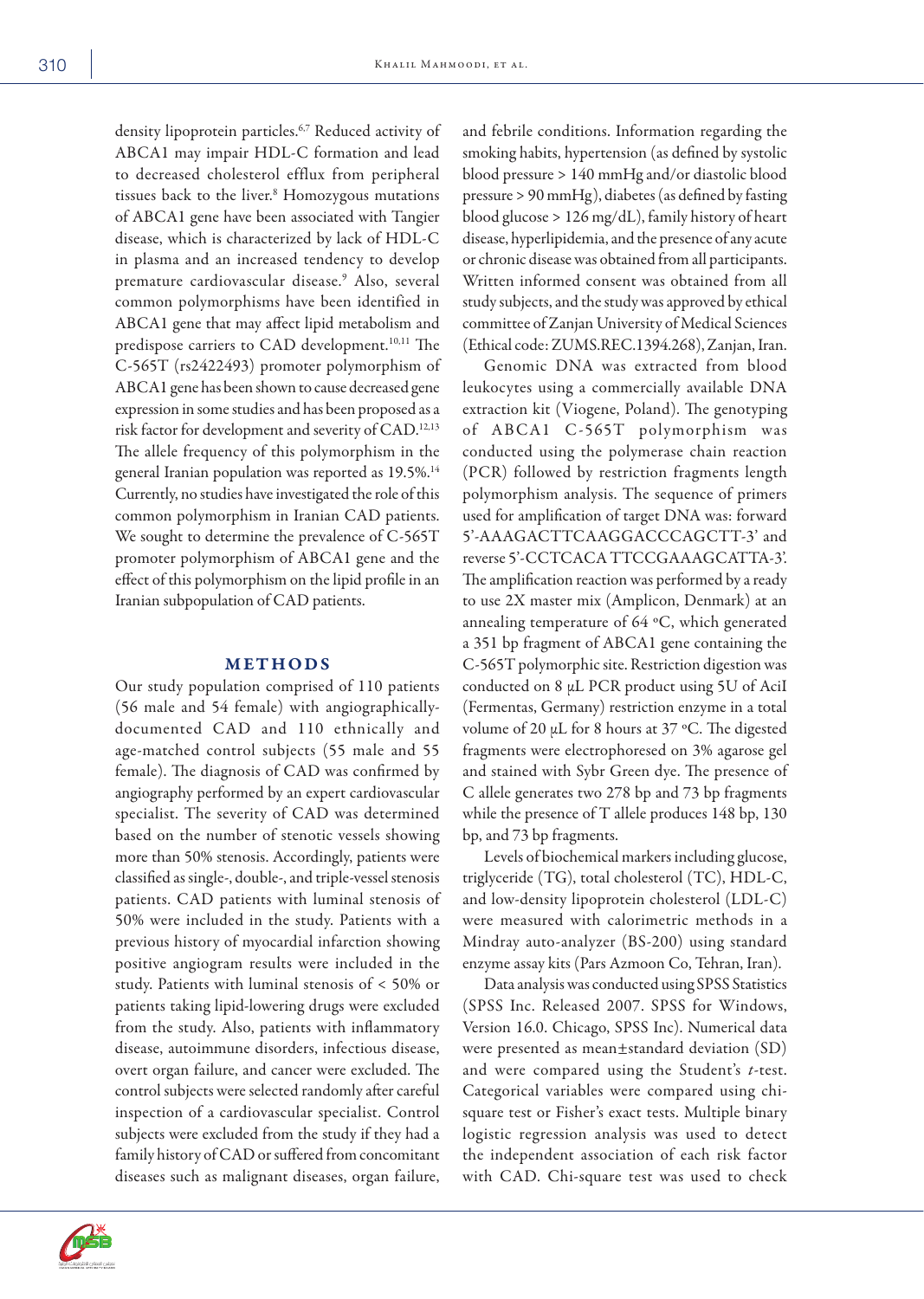| <b>Variables</b>                    | CAD<br>$n = 110$ | Control<br>$n = 110$ | <i>p</i> -value |
|-------------------------------------|------------------|----------------------|-----------------|
| Age, years                          | $59.1 \pm 11.1$  | $57.8 \pm 15.5$      | 0.526           |
| Sex, M/F                            | 56/54            | 55/55                | 0.997           |
| TG, mg/dL                           | $193.6 \pm 82.5$ | $163.2 + 69.1$       | 0.003           |
| TC, mg/dL                           | $204.5 \pm 60.5$ | $169.3 \pm 46.5$     | < 0.001         |
| $HDL-C$ , mg/dL                     | $38.7 \pm 9.1$   | $46.3 \pm 13.0$      | < 0.001         |
| $LDL-C, mg/dL$                      | $101.4 \pm 35.8$ | $91.4 \pm 32.7$      | 0.031           |
| Hypertension                        | 26(23.6)         | 9(8.1)               | 0.002           |
| <b>Diabetes</b>                     | 28(24.5)         | 11(10.0)             | 0.004           |
| Smoking                             | 34(30.9)         | 13(11.8)             | 0.003           |
| $C-565T$<br>genotypes<br>(CC:CT:TT) | (47:48:15)       | (60:45:5)            | 0.035           |

Table 1: Baseline characteristics of patients with CAD and the control subjects.

*TC: total cholesterol; TG: triglyceride; HDL-C: high-density lipoprotein cholesterol; LDL-C: low-density lipoprotein cholesterol; CAD: coronary artery disease; CC: wild-type; CT: heterozygote; TT: homozygote. n (%).*

for deviation of genotype distribution from the Hardy-Weinberg equilibrium in both groups. The association between CAD occurrence and the single nucleotide polymorphisms genotype and allelic frequencies were measured by the odds ratio (OR) with its confidence interval (CI). The statistical significance level was set at *p* < 0.050.

### RESULTS

The demographic, clinical, and laboratory data of CAD group and control group are presented in Table 1. The mean age of CAD patients and controls was 59.1 $\pm$ 11.1 and 57.8 $\pm$ 15.5 years, respectively. The two groups were similar in some variables including mean age and sex distribution. However, significant

Table 3: Results of multiple binary logistic regression analysis.

| <b>Covariates</b> | 95% CI         | <b>OR</b> | $p$ -value |
|-------------------|----------------|-----------|------------|
| Age               | $0.97 - 1.03$  | 1.01      | 0.406      |
| Sex               | $0.47 - 2.00$  | 0.97      | 0.951      |
| Smoking           | $1.40 - 9.10$  | 3.60      | 0.008      |
| <b>TG</b>         | $1.00 - 1.01$  | 1.00      | 0.006      |
| <b>TC</b>         | $1.00 - 1.01$  | 1.01      | < 0.001    |
| $HDL-C$           | $0.90 - 0.96$  | 0.93      | < 0.001    |
| LDL-C             | $1.00 - 1.02$  | 1.01      | 0.028      |
| <b>Diaberes</b>   | $0.93 - 6.20$  | 2.40      | 0.072      |
| Hypertension      | $1.10 - 8.20$  | 3.10      | 0.027      |
| C-565T genotypes  |                |           |            |
| $CT+TT$ vs. $CC$  | $1.10 - 4.00$  | 2.10      | 0.032      |
| $CC+CT$ vs. $TT$  | $0.85 - 10.40$ | 3.10      | $0.057*$   |

*TC: total cholesterol; TG: triglyceride; HDL-C: high-density lipoprotein cholesterol; LDL-C: low-density lipoprotein cholesterol; CC: wild-type; CT: heterozygote; TT: homozygote, OR: odd ratio; CI: confidence interval. \*Statistical power = 68.5%.*

differences were observed regarding the plasma levels of TG (*p =* 0.003), TC (*p* < 0.001), HDL-C (*p* < 0.001), LDL-C (*p =* 0.031), diabetes  $(p = 0.004)$ , hypertension  $(p = 0.002)$ , and smoking habit  $(p = 0.003)$  between the groups [Table 1]. The genotype distribution of ABCA1 C-565T polymorphism was in accordance with the Hardy– Weinberg equilibrium in both CAD patients  $(p = 0.625)$  and control subjects  $(p = 0.340)$ . The distribution of ABCA1 C-565T genotypes was significantly different between the two groups  $(p = 0.035, \chi^2 = 6.67)$  [Table 1]. The frequency of wild-type, homozygote, and homozygote genotypes among the studied groups was 42.7%, 43.6%, and 13.6% in the CAD group; and 54.5%, 40.9%, and 4.5% in the control group [Table 2].

Table 2: Genotype and allele frequency of ATP-binding cassette transporter A1 C-565T polymorphism in patients with CAD and control subjects.

| $C-565T$<br>polymorphism | <b>CAD</b><br>$n = 110$ | Control<br>$n = 110$ | <b>OR</b> | 95% CI                   | <i>p</i> -value |
|--------------------------|-------------------------|----------------------|-----------|--------------------------|-----------------|
| Genotypes                |                         |                      |           |                          |                 |
| CC                       | 47(42.7)                | 60(54.5)             | Ref       | ٠                        | ٠               |
| CT                       | 48(43.6)                | 45(40.9)             | 1.36      | $0.78 - 2.38$            | $0.321*$        |
| <b>TT</b>                | 15(13.6)                | 5(4.5)               | 3.83      | $1.29 - 11.30$           | 0.014           |
| <b>Alleles</b>           |                         |                      |           |                          |                 |
| C allele                 | 142(64.5)               | 165(75.0)            | Ref       | $\overline{\phantom{a}}$ | ٠               |
| T allele                 | 78 (35.4)               | 55(25.0)             | 1.65      | $1.09 - 2.49$            | 0.017           |

*CAD: coronary artery disease; CC: wild-type; CT: heterozygote; TT: homozygote; OR: odd ratio; CI: confidence interval. \*Statistical power = 27.8%. n (%).*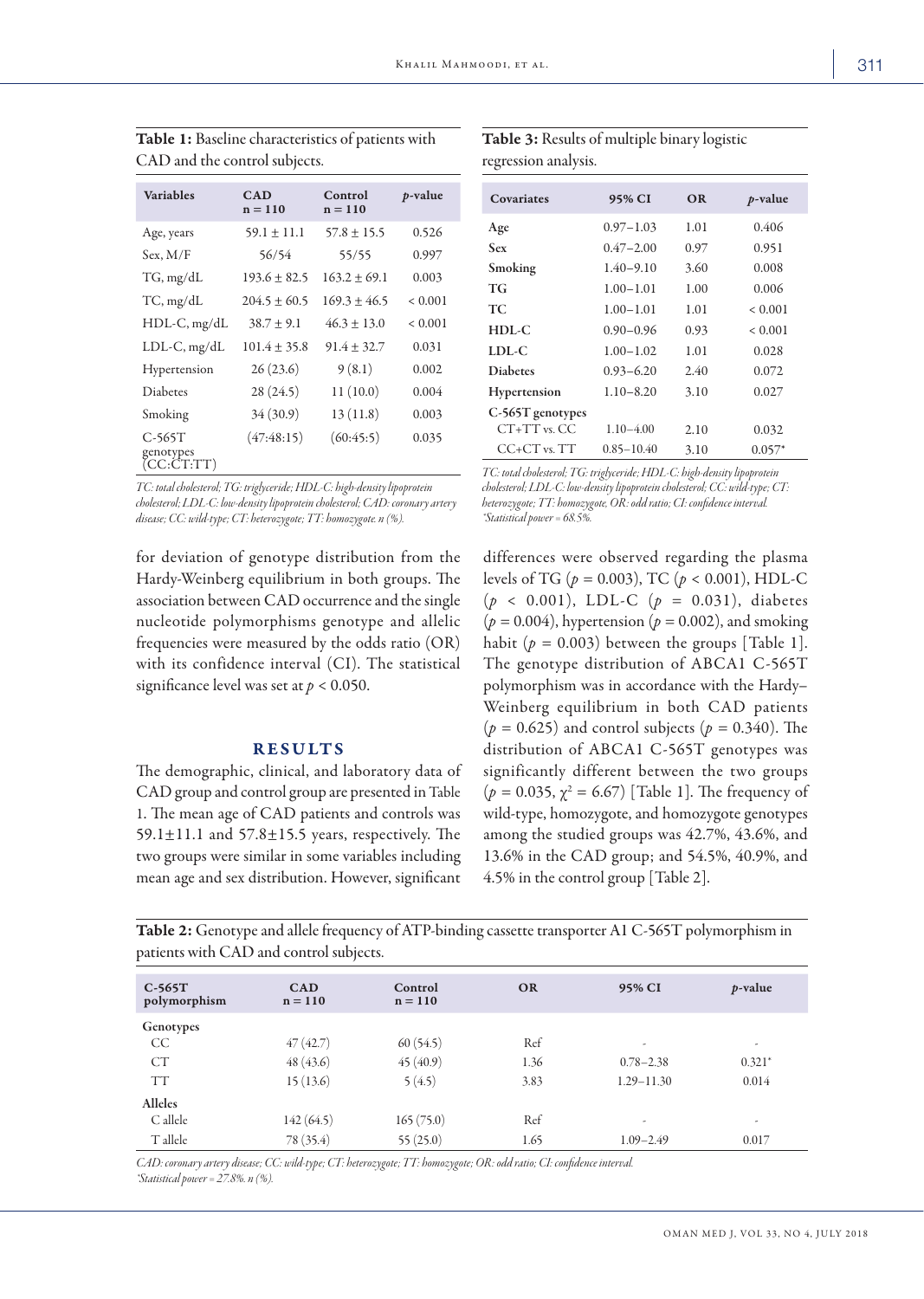| ABCA1-565C/<br>T genotypes | 1 SV<br>$n = 39$ | 2SV<br>$n = 46$ | 3SV<br>$n = 25$ | $p$ -value<br>2 SV vs. 1 SV | $p$ -value*<br>3 SV vs. 1 SV |  |
|----------------------------|------------------|-----------------|-----------------|-----------------------------|------------------------------|--|
| <sub>CC</sub>              | 19(48.7)         | 20(43.5)        | 8(32.0)         | Ref                         | Ref                          |  |
| CT                         | 17(43.6)         | 22(47.8)        | 9(36.0)         | 0.820                       | 0.773                        |  |
| <b>TT</b>                  | 3(7.7)           | 4(08.7)         | 8(32.0)         | 0.705                       | 0.028                        |  |

| Table 4: The association of ABCA1 C-565T polymorphism with the number of stenotic coronary vessels. |  |  |
|-----------------------------------------------------------------------------------------------------|--|--|
|-----------------------------------------------------------------------------------------------------|--|--|

*SV: stenotic vessel; ABCA1: ATP-binding cassette transporter A1; CC: wild-type; CT: heterozygote; TT: homozygote. \*p-values were calculated using Fisher's exact test. n (%).*

|  |  | <b>Table 5:</b> Lipid profile in CAD group across different genotypes of ABCA1 C-565T polymorphism. |  |  |
|--|--|-----------------------------------------------------------------------------------------------------|--|--|
|--|--|-----------------------------------------------------------------------------------------------------|--|--|

| Genotypes  | TC, mg/dL        | TG, mg/dL        | $HDL-C, mg/dL$ | $LDL-C, mg/dL$   |
|------------|------------------|------------------|----------------|------------------|
| CC.        | $201.4 + 47.8$   | $198.7 \pm 81.0$ | $38.7 \pm 8.8$ | $103.7 \pm 33.5$ |
| CT         | $206.1 \pm 71.5$ | $189.5 \pm 88.5$ | $39.1 \pm 9.6$ | $98.1 \pm 36.2$  |
| <b>TT</b>  | $209.3 + 61.7$   | $190.9 \pm 72.4$ | $37.4 \pm 8.4$ | $105.2 \pm 41.3$ |
| $p$ -value | 0.606            | 0.737            | 0.622          | 0.881            |

*CAD: coronary artery disease; HDL-C: high-density lipoprotein cholesterol; LDL-C: low-density lipoprotein cholesterol; TC: total cholesterol; TG: triglyceride; ABCA1: ATP-binding cassette transporter A1; CC: wild-type; CT: heterozygote; TT: homozygote.* 

| <b>Table 6:</b> Lipid profile in control group according to different genotypes of ABCA1 C-565T polymorphism. |                  |                  |                 |                 |  |
|---------------------------------------------------------------------------------------------------------------|------------------|------------------|-----------------|-----------------|--|
| Genotypes                                                                                                     | TC, mg/dL        | TG, mg/dL        | $HDL-C, mg/dL$  | $LDL-C, mg/dL$  |  |
| <sub>CC</sub>                                                                                                 | $169.8 + 71.3$   | $169.9 + 52.0$   | $43.4 \pm 13.8$ | $91.9 \pm 36.2$ |  |
| CT                                                                                                            | $170.9 \pm 40.1$ | $152.4 \pm 67.8$ | $50.6 \pm 11.5$ | $89.9 + 28.3$   |  |
| <b>TT</b>                                                                                                     | $148.6 + 29.2$   | $152.0 \pm 44.3$ | $44.5 \pm 4.7$  | $99.1 \pm 31.3$ |  |
| $p$ -value                                                                                                    | 0.514            | 0.458            | 0.858           | 0.668           |  |

*HDL-C: high-density lipoprotein cholesterol; LDL-C: low-density lipoprotein cholesterol; TC: total cholesterol; TG: triglyceride; ABCA1: ATP-binding cassette transporter A1; CC: wild-type; CT: heterozygote; TT: homozygote.* 

In univariate analysis (with genotype CC as reference), the TT genotype was significantly associated with an increased risk of CAD (OR = 3.83; 95% CI: 1.29–11.30; *p =* 0.014), but not the CT genotype  $(p = 0.321)$  [Table 2]. The frequency of minor T allele of ABCA1 C-565T polymorphism was significantly higher in the CAD group compared with control group (35.45% vs. 25.0%; OR = 1.65; 95% CI: 1.09–2.49; *p =* 0.017). In a multiple binary logistic regression analysis using the study group (CAD group vs. control group) as the dependent variable and using age, sex, TG, TC, HDL-C, LDL-C, smoking, diabetes, hypertension, and C-565T genotypes as covariates, the ABCA1 C-565T polymorphism significantly and independently increased the risk of CAD by 2.1 in a dominant model (CT+TT vs. CC, OR = 2.10; 95% CI: 1.10–4.00; *p =* 0.032) and by 3.1 in a recessive model (TT vs. CT+CC, OR = 3.10; 95% CI: 0.85–10.40; *p =* 0.057). Also, analyzing the role of this polymorphism in CAD

occurrence under codominant model (CT vs. CC, OR = 1.36; 95% CI: 0.78–2.38; *p =* 0.321; TT vs. CC, OR = 3.83; 95% CI: 1.29–11.30; *p =* 0.014) revealed a significant association only in homozygote state. Moreover, some other variables including TG (*p =* 0.006), TC (*p* < 0.001), HDL-C (*p* < 0.001), LDL-C (*p =* 0.028), smoking (*p =* 0.008), and hypertension  $(p = 0.027)$  had a significant and independent effect on the risk of CAD development. However, age (*p =* 0.406), sex (*p =* 0.951), and diabetes  $(p = 0.072)$  were not significant covariates in regression analysis [Table 3].

The genotypic association of ABCA1 C-565T polymorphism with the severity of CAD (number of stenosis vessels) was investigated [Table 4]. Results revealed significant differences in the distribution of homozygote TT genotype between patients with one and three stenotic vessels (*p =* 0.028), indicating the effect of this polymorphism on the severity of CAD. Furthermore, the genotypic effect of ABCA1 C-565T polymorphism on plasma lipid profile

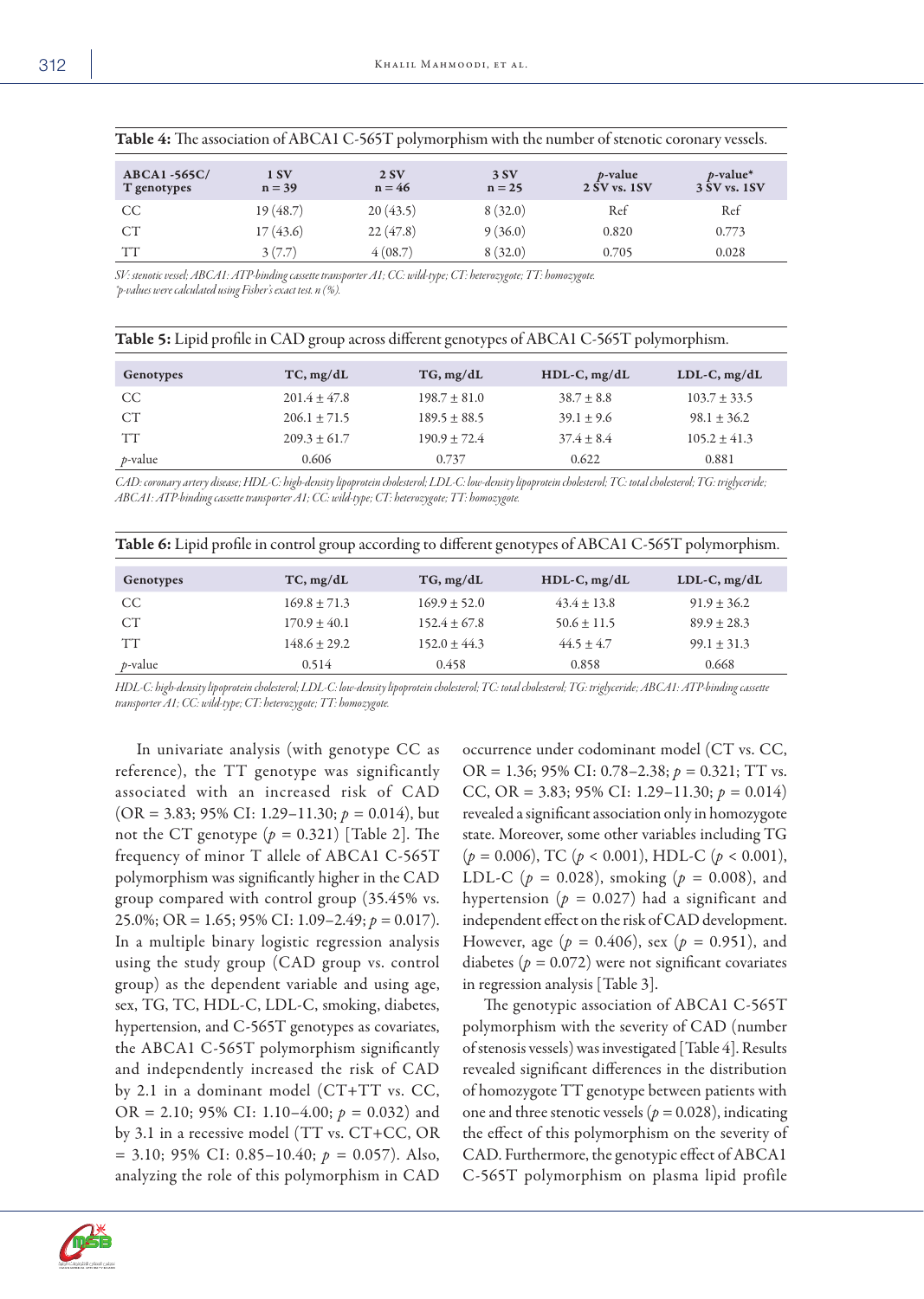was investigated [Table 5 and 6]. Results indicated no statistically significant differences in the mean plasma levels of TG, TC, HDL-C, and LDL-C between different genotypes of ABCA1 C-565T polymorphism  $(p > 0.050)$  in both groups.

### DISCUSSION

We investigated the effect of ABCA1 C-565T polymorphism on the development and severity of CAD in an Iranian subpopulation. The results indicated significant differences in the genotypic (*p =* 0.035) and allelic (*p =* 0.017) distribution of the ABCA1 C-565T polymorphism between the CAD and control groups. Furthermore, the C-565T polymorphism of ABCA1 gene significantly and independently increased the risk of CAD 2.1 fold (95% CI: 1.10–4.00) in a dominant manner  $(p = 0.032)$ . In agreement with our results, Qi et al,<sup>15</sup> identified TT homozygote genotype of ABCA1 C-565T polymorphism as a significant risk factor for CAD development. The possible mechanisms by which ABCA1 C-565T polymorphism induces CAD development may be explained by the decreased rate of cholesterol efflux in carriers of T allele relative to carriers of C alleles, which disturbs the initial step of RCT in cells.16 The C-565T polymorphism is located in the promoter region of the ABCA1 gene and according to some studies, the T allele of this polymorphism is associated with decreased gene expression levels, decreased membrane expression levels, and reduced RCT activity of the ABCA1 transporter, which collectively predisposes the T allele carriers of this polymorphism for coronary atherosclerosis.13 Our study is in line with several previously published studies that identified ABCA1 C-565T polymorphism as a risk factor for the development and severity of CAD.13,15,17–19 However, other studies did not find any association between this polymorphism and CAD risk.20–22 Also, one study found an inverse association between ABCA1 C-565T polymorphism and coronary heart disease risk.23 Moreover, another study showed that carriers of the T allele of ABCA1 C-565T polymorphism markedly decreased the risk of vascular death in CAD patients with no apparent effect on HDL-C levels.12 The reasons for controversial and conflicting results of the genetic association studies are numerous including different genetic background, racial diversity of the study

populations, gene-gene and gene-environmental interactions, different selection criteria of the study population, misclassification of phenotypes, and population-specific linkage disequilibrium between markers and causal variants.<sup>24</sup> As stated previously, in our study, the genotype distribution of ABCA1 C-565T polymorphism was consistent with the Hardy–Weinberg equilibrium in both patients with CAD ( $p = 0.625$ ) and control subjects ( $p = 0.340$ ) reflecting the absence of selection bias in our study. Selection bias is a potential source of errors in casecontrol studies, which may disturb the results of association studies.

Our study showed that patients carrying the TT homozygote genotype of ABCA1 C-565T polymorphism were more prone to develop severe CAD relative to patients carrying the CC genotype, signifying the role of this common polymorphism in determining the severity of CAD in a recessive genetic state. This finding is in agreement with the study by Qi et al,<sup>15</sup> which reported a significant correlation between TT homozygote genotype of ABCA1 C-565T polymorphism and the severity of CAD in a Chinese Han population. In a study of a Japanese population, a significant correlation was documented between the T allele of ABCA1 C-565T polymorphism and severity of CAD.13 Similar results were also reported in an American population.25 However, some studies did not report any association between ABCA1 C-565T polymorphism and CAD severity.26 It seems that the genotypic effects of ABCA1 C-565T polymorphism on the severity of CAD may be influenced by other factors such as genetic background and environmental factors. Moreover, the presence of other gene variants in the ABCA1 gene (not evaluated in our study) may influence the effect of the C-565T polymorphism on the severity of CAD and may explain the controversial results of different studies.

Our study found no significant association between ABCA1 C-565T polymorphism and plasma lipid levels. This finding is in accordance with some previous studies,<sup>19-21,23,27</sup> but in disagreement with others.<sup>14</sup> This result signifies the importance of screening for common polymorphism even in patients with apparently normal lipid profiles. Interestingly, in a mice model that was selectively deficient in leukocyte ABCA1 locus, a significant increase in the CAD occurrence was seen without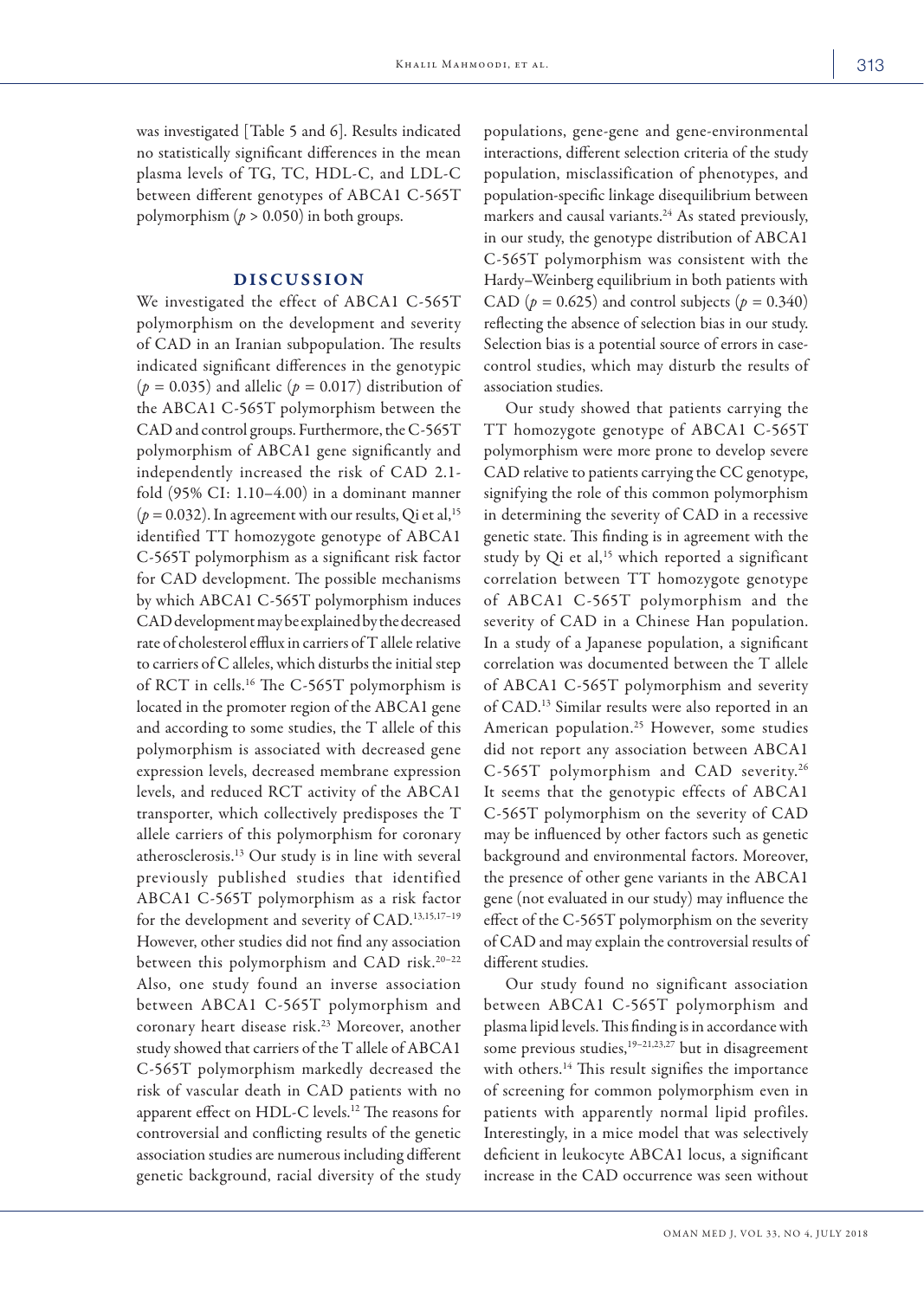considerable change in the plasma HDL-C levels.<sup>28</sup> It should be noted that reduced RCT activity seen in carriers of T allele of ABCA1 C-565T polymorphism may affect the net flux of cholesterol from the vessel wall toward the liver, without necessarily altering plasma lipid levels.13 Recently, Qi et al,<sup>15</sup> investigated the effect of ABCA1 C-565T polymorphism on the macrophage cholesterol efflux capacity in the CAD patients and reported that the lowest cholesterol efflux activity was seen in patients with TT and CT genotypes compared with patients with CC genotype, suggesting that T allele carriers of ABCA1 C-565T polymorphism are more prone to accumulate intracellular cholesterol without necessarily altering plasma lipid levels.

Our study was conducted in a relatively small subpopulation of an Iranian population, and the generalizability of current results to other Iranian populations may require a further complementary study with a larger sample size. Some limitations could be observed in the present study including: (i) the assay of cellular cholesterol efflux activity (a better indicator of ABCA1 activity) was not performed, (ii) the other polymorphisms of ABCA1 gene and their interactions with CAD development were not investigated, and (iii) the gene expression levels of ABCA1 gene were not determined.

## **CONCLUSION**

The results of this study are consistent with the notion that ABCA1 C-565T polymorphism may contribute to the development and severity of CAD in an Iranian subpopulation. Moreover, the ABCA1 C-565T polymorphism seems to modify the risk of CAD independent of any change in plasma lipid profile.

*Disclosure*

The authors declared no conflicts of interest. The study was supported by a grant from Zanjan University of Medical Sciences, Deputy of Research and Technology (grant number A-12-836-4), Zanjan, Iran.

#### references

- 1. Ebrahimi M, Kazemi-Bajestani SM, Ghayour-Mobarhan M, Ferns GA. Coronary artery disease and its risk factors status in Iran: a review. Iran Red Crescent Med J 2011 Sep;13(9):610-623.
- 2. Fawzy MS, Toraih EA, Aly NM, Fakhr-Eldeen A, Badran DI, Hussein MH. Atherosclerotic and thrombotic genetic and environmental determinants in Egyptian coronary artery disease patients: a pilot study. BMC Cardiovasc Disord 2017 Jan;17(1):26.
- 3. Mahalle N, Garg MK, Naik SS, Kulkarni MV. Study of pattern of dyslipidemia and its correlation with cardiovascular risk factors in patients with proven coronary artery disease. Indian J Endocrinol Metab 2014 Jan;18(1):48-55.
- 4. Pieris RR, Al-Sabti HA, Al-Abri QS, Rizvi SG. Prevalence pattern of risk factors for coronary artery disease among patients presenting for coronary artery bypass grafting in Oman. Oman Med J 2014 May;29(3):203-207.
- 5. Muntner P, Lee F, Astor BC. Association of high-density lipoprotein cholesterol with coronary heart disease risk across categories of low-density lipoprotein cholesterol: the atherosclerosis risk in communities study. Am J Med Sci 2011 Mar;341(3):173-180.
- 6. Fisher EA, Feig JE, Hewing B, Hazen SL, Smith JD. High- density lipoprotein function, dysfunction, and reverse cholesterol transport. Arterioscler Thromb Vasc Biol 2012 Dec;32(12):2813-2820.
- 7. Rohatgi A, Khera A, Berry JD, Givens EG, Ayers CR, Wedin KE, et al. HDL cholesterol efflux capacity and incident cardiovascular events. N Engl J Med 2014 Dec;371(25):2383-2393.
- 8. Zannis VI, Fotakis P, Koukos G, Kardassis D, Ehnholm C, Jauhiainen M, et al. HDL biogenesis, remodeling, and catabolism. Handb Exp Pharmacol 2015;224:53-111.
- 9. Puntoni M, Sbrana F, Bigazzi F, Sampietro T. Tangier disease: epidemiology, pathophysiology, and management. Am J Cardiovasc Drugs 2012 Oct;12(5):303-311.
- 10. Yin YW, Li JC, Gao D, Chen YX, Li BH, Wang JZ, et al. Influence of ATP-binding cassette transporter 1 R219K and M883I polymorphisms on development of atherosclerosis: a meta-analysis of 58 studies. PLoS One 2014 Jan;9(1):e86480.
- 11. Zargar S, Wakil S, Mobeirek AF, Al-Jafari AA. Involvement of ATP-binding cassette, subfamily A polymorphism with susceptibility to coronary artery disease. Biomed Rep 2013 Nov;1(6):883-888.
- 12. Regieli JJ, Doevendans PA, Grobbee DE, Zwinderman AH, van der Graaf Y, Kastelein JJ, et al. ABCA1 impacts athero- thrombotic risk and 10-year survival in a contemporary secondary prevention setting. Atherosclerosis 2011 Oct;  $218(2):$   $\frac{257}{463}$ .
- 13. Kyriakou T, Hodgkinson C, Pontefract DE, Iyengar S, Howell WM, Wong YK, et al. Genotypic effect of the -565C>T polymorphism in the ABCA1 gene promoter on ABCA1 expression and severity of atherosclerosis. Arterioscler Thromb Vasc Biol 2005 Feb;25(2):418-423.
- 14. Babashamsi MM, Halalkhor S, Moradi Firouzjah H, Parsian H, Jalali SF, Babashamsi M. Association of ATP-Binding cassette transporter A1 (ABCA1)-565 C/T gene polymorphism with hypoalphalipoproteinemia and serum lipids, IL-6 and CRP levels. Avicenna J Med Biotechnol 2017 Jan-Mar;9(1):38-43.
- 15. Qi LP, Chen LF, Dang AM, Li LY, Fang Q, Yan XW. Association between the ABCA1-565C/T gene promoter polymorphism and coronary heart disease severity and cholesterol efflux in the Chinese Han population. Genet Test Mol Biomarkers 2015 Jul;19(7):347-352.
- 16. Li Y, Tang K, Zhou K, Wei Z, Zeng Z, He L, et al. Quantitative assessment of the effect of ABCA1 R219K polymorphism on the risk of coronary heart disease. Mol Biol Rep 2012 Feb;39(2):1809-1813.
- 17. Kyriakou T, Pontefract DE, Viturro E, Hodgkinson CP, Laxton RC, Bogari N, et al. Functional polymorphism in ABCA1 influences age of symptom onset in coronary artery disease patients. Hum Mol Genet 2007 Jun;16(12):1412- 1422.
- 18. Cao XL, Yin RX, Huang F, Wu JZ, Chen WX. Chromosome 9p21 and ABCA1 genetic variants and their interactions on coronary heart disease and ischemic stroke in a Chinese Han population. Int J Mol Sci 2016 Apr;17(4):586.
- 19. Benton JL, Ding J, Tsai MY, Shea S, Rotter JI, Burke GL, et al. Associations between two common polymorphisms